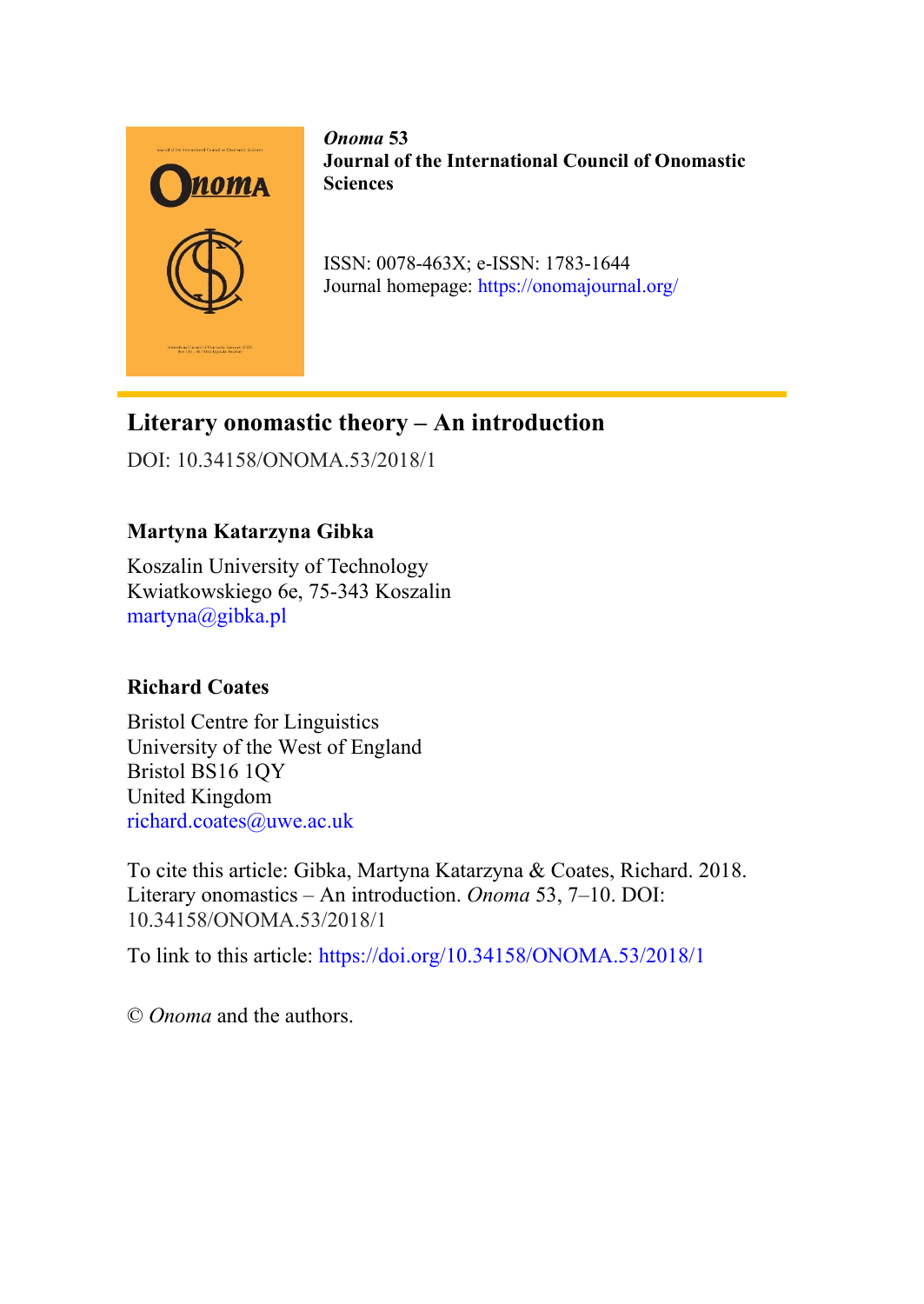### **Literary onomastic theory – An introduction**

#### MARTYNA KATARZYNA GIBKA AND RICHARD COATES

There are 195 countries and almost 7.8 billion people in the world today. They speak thousands of languages, the number of which is estimated to be between 5,000 and 7,000. Many of these human beings produce works of verbal art just like their predecessors did in the past. Almost every culture has its literature and some scholars devote their lives to finding and completing old pieces of writing. Nevertheless, literary onomastics, a branch of the study of names devoted to onyms in literature, is often regarded as secondary with regard to other subdisciplines of onomastics.

The only current international academic journal dedicated to the study of proper names in literature is the *Journal of Literary Onomastics*. It has appeared annually (with the exception of years 2018 and 2013) and included between three and seven articles. Apart from this periodical, literary onomastics has received some attention which has resulted in monographs, a few collections of articles and a great number of individual texts scattered in different publications. One such collection worth mentioning is *Onomastyka literacka* (*Literary onomastics*) published in Poland in 1993. More recently, two special issues of journals have been published. The first is a 2013 issue of *Romance Studies* entitled *Naming, Unnaming, and Renaming* (volume 31, number 3/4), and the other, titled *Names in Science Fiction, Fantasy, Horror, and Mystery*, is a 2016 issue of *Names. A Journal of Onomastics* (volume 64, number 2). Moreover, an entire section consisting of five chapters by prominent scholars has been published in *The Oxford handbook of names and naming* (2016). This aim of the guest editors of this issue of *Onoma* is to add to this literary onomastic research a work which not only concentrates entirely on proper names in literature but is also devoted solely to the theoretical aspects of this subdiscipline. The six articles appear in alphabetical order of the authors' surnames.

Richard Coates develops the ideas forming The Pragmatic Theory of Properhood to explore what *meaning* means in relation to proper names in artistic products, principally literature. He focuses especially on the linguistic bases of name creation as a purposive historical act, deliberately contrasting what is necessary with those approaches to literature which tend to minimise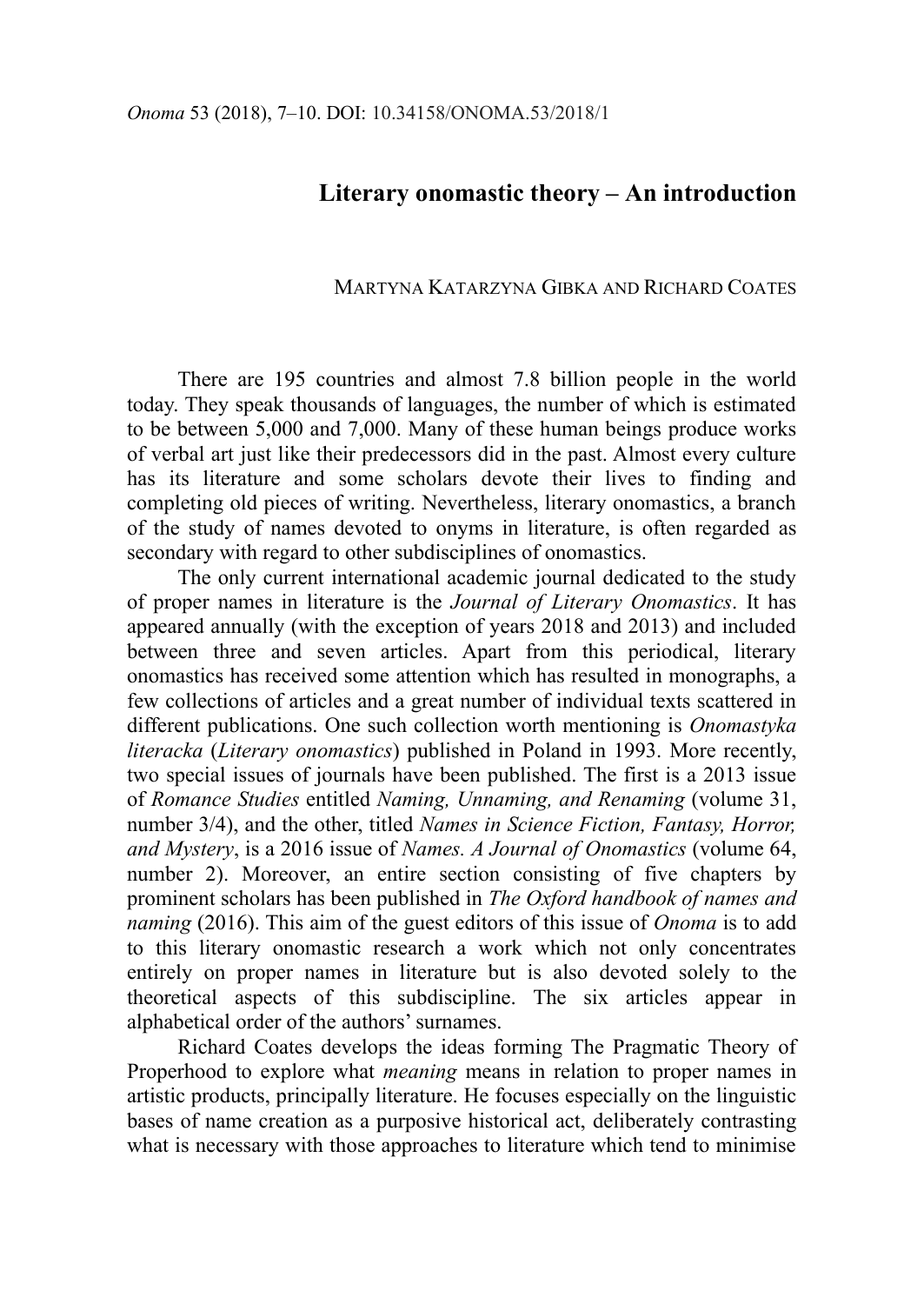the role of the author. Two further onomastically relevant issues, the involvement of names in the process of reading and the impossibility, from one perspective, of their translation, are also dissected.

Žaneta Dvořáková writes about literary onomastic research in the Czech Republic. She summarises its accomplishments taking into account not only Czech linguists but also literary theoreticians. She also compares different terms used by scholars to refer to (almost) the same functions of proper names. To this, Dvořáková adds her ideas about the issue of onymic functions. She believes that because they are intertwined, complement each other and work together, functions are to be understood in their mutual relations and not in isolation.

In the first of her articles, Martyna Katarzyna Gibka addresses the issue of functions served by characters' proper names in novels. She does not analyse all types of onyms in literature in general, but only this particular group of proper names in one form of literature. This is because the tools in the theoretical approach that she proposes are based on the structure of the novel as an art-form. Moreover, to examine other groups of onyms, these tools will most probably have to be adjusted. Since the methodology is founded on the act of naming and the act of using a name, the author has characterized it as the theory of two acts.

Gibka's second article is about functions of characters' proper names in television series. She wants to develop the theoretical framework introduced in her first article and verify whether it can be applied to genres other than novels. She does not, therefore, change the group of onyms under analysis, but applies the theory of two acts (the act of naming and the act of using a name) in an examination of the onyms in a television series. As one might expect, these acts differ in some respects from those established in the first essay; however, the two pairs have also some elements in common. Having shown the applicability of the theory of two acts to two forms of human creativity, Gibka intends to confirm whether the methodology can be used to study all groups of onyms.

Volker Kohlheim addresses the issue of a total reevaluation of proper names used in literary texts (as against names in real-world contexts). He challenges the claim that onyms in literature have the same main task as onyms in real-life communication. In addition to this, Kohlheim discusses other functions and aspects of proper names, e.g. their semantic role, ambivalence and ambiguity, in and outside of literary works.

Grant Smith discusses names as a type of sign. Using *The tempest* by Shakespeare, he shows the symbolic potentiality of onyms. Having claimed that *nomina propria* often refer to multiple referents in Shakespeare's plays, Smith tries to distinguish six types of reference in the writer's last play. Even though he does not find examples of all types in *The tempest*, he shows the